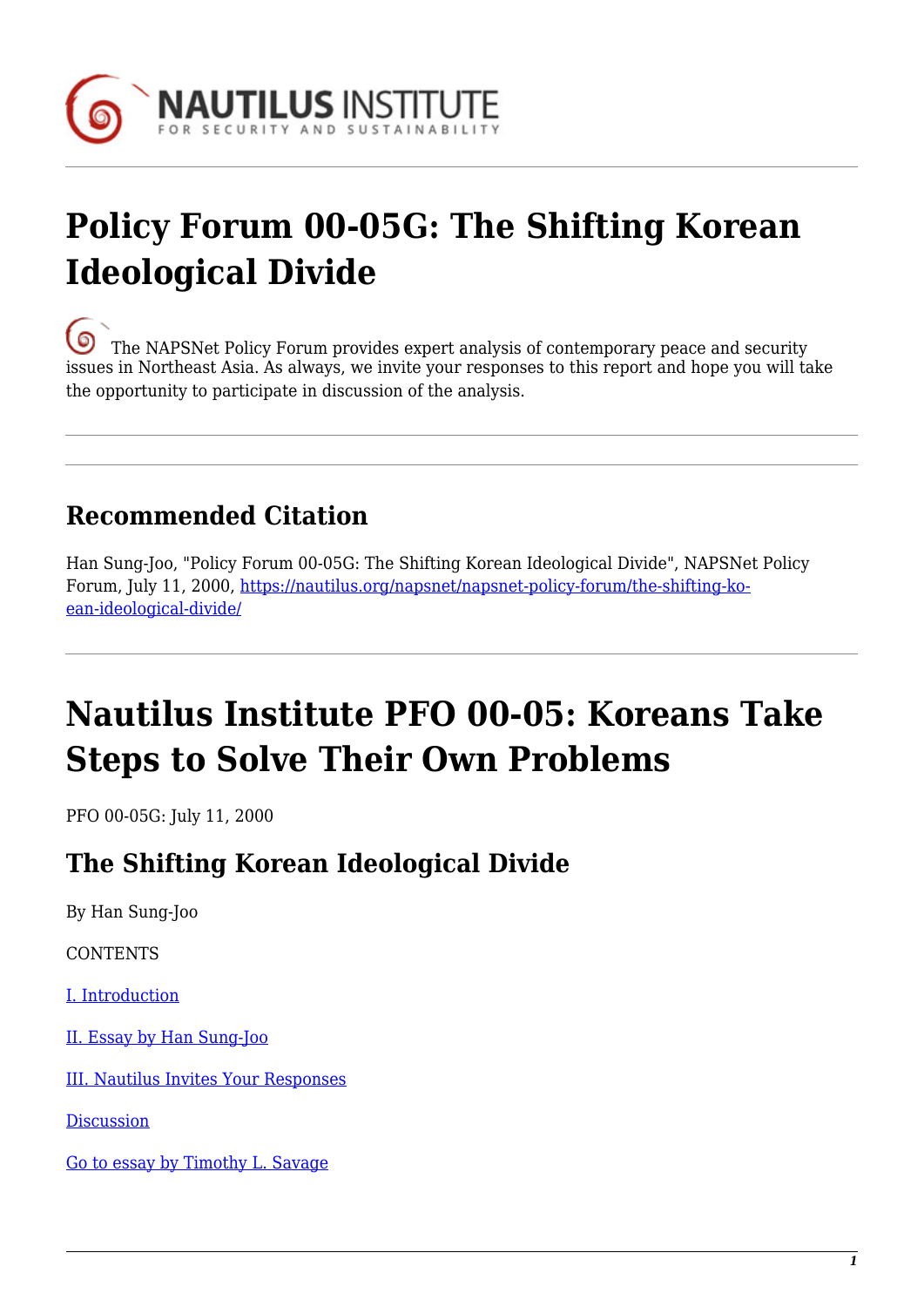### **June 26, 2000**

[Go to essay by Victor Cha](https://nautilus.org/publications/essays/napsnet/forum/security/nautilus-institute-pfo-00-05-koreans-take-steps-to-solve-their-own-problems-2/)

## **June 27, 2000**

[Go to essay by Peter Hayes](https://nautilus.org/publications/essays/napsnet/forum/security/nautilus-institute-pfo-00-05-koreans-take-steps-to-solve-their-own-problems-3/)

### **June 29, 2000**

[Go to essay by Hwal-Woong Lee](https://nautilus.org/publications/essays/napsnet/forum/security/nautilus-institute-pfo-00-05-koreans-take-steps-to-solve-their-own-problems-6/)

## **July 10, 2000**

#### <span id="page-1-0"></span> **I. Introduction**

This is the fourth in a series of articles on the recent ROK-DPRK summit. This essay was contributed by Han Sung-Joo, Professor of International Relations at Korea University and former ROK Foreign Minister. Han made these remarks at the 50th Anniversary Commemorative Conference on "The Korean War: Forgotten No More," held at Georgetown University in Washington, DC on June 23.

Han reviews the history of ideological shifts in the ROK, noting that the divide between left and right becomes apparent whenever the ROK loosens up politically. He argues that while the ROK-DPRK summit has reinvigorated anti-US sentiment in the ROK, when the euphoria from the summit dies down, most people will realize that the costs of keeping US troops in the ROK is worth it to deter war.

#### <span id="page-1-1"></span> **II. Essay by Han Sung-Joo**

The Shifting Korean Ideological Divide: From the Korean War to the Pyongyang Summit

#### Han Sung-Joo

My original intention was to talk about how the issue of responsibility for the Korean War and division of the peninsula has been handled in South Korean politics. But in the wake of the Pyongyang summit, I thought it would be useful to broaden the subject a bit, to place the Korean War in the context of the evolving ideological configuration of Korea. That is, I will try to outline how the War is linked with the ideological cleavage that characterizes Korean public opinion today, in the wake of the atmospherics surrounding the Pyongyang summit.

A quarter century ago - about half the time between the War and now -- I published a book entitled, "The Failure of Democracy in South Korea." The main theme was that there is a deep ideological divide in Korean politics, a veritable chasm between the left and the right. It is a gap that is not apparent much of the time because usually one side or the other of the contending ideologies is predominant. But the differences do surface whenever political control loosens up. At the time I was happy to find a similar observation in an article written by then eminent professor at York University, Professor Kim Kyung-Won.

It is difficult and perhaps futile to try to define what left and right mean ideologically in Korean politics, especially in a short speech like this. In relation to the Korean War, however, the respective positions are rather straightforward. The right believes that it was Kim Il-Sung who instigated the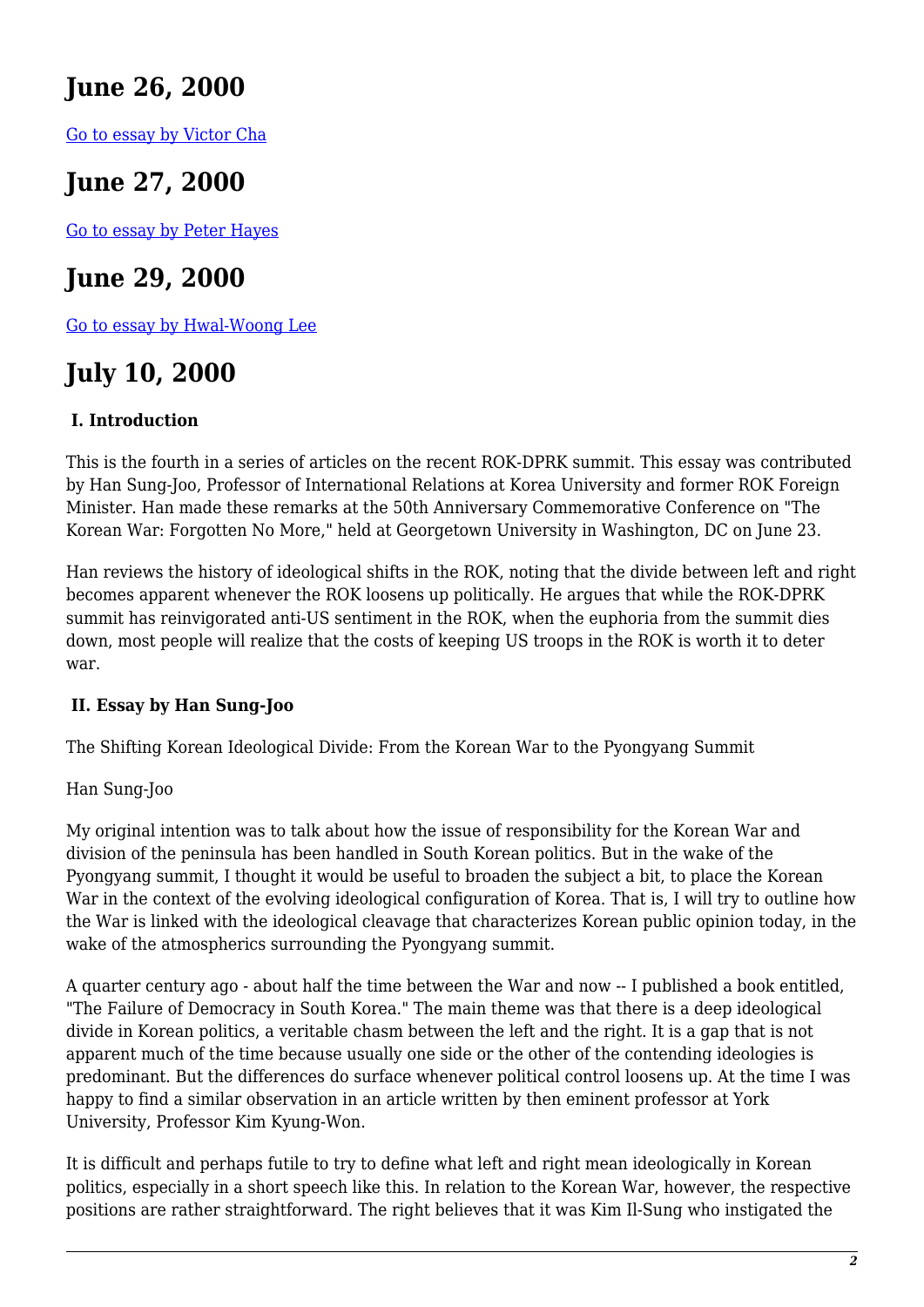War, causing millions of deaths and untold miseries to the whole Korean people, North and South. On the other hand, the left generally does not accept that Kim Il-Sung was responsible for the War and, in any case, they argue it is irrelevant. But they blame the United States for the division and the rightists in the South for refusing to agree on unification.

The Korean War, which magnified the ideological divide that had been apparent before 1950, at the same time helped mask the division by enabling the orthodox right to silence completely any dissenting voice. But that voice would emerge again in conjunction with the democratic movements that fought against the authoritarian governments of Park Chung Hee and Chun Doo-Hwan. In the meantime, the leftist voice, indeed chorus, would noticeably amplify whenever the government relaxed its grip, as in 1960 after the student uprising, in 1980 after the death of Park Chung Hee, in 1988 after the launching of the Roh Tae-Woo government, and since the election of President Kim Dae-Jung in 1998.

Today, the left finds fertile ground to promote its interpretation of the Korean War and the U.S. role in Korea. There are three main reasons for this: generational change, the change of leadership in North Korea, and a more permissive if not indulgent government in the South.

The generational change is very significant. An overwhelming majority of South Koreans were born after the end of the Korean War. As such, they do not know or care why the Americans came to fight half a century ago. It doesn't occur to them to wonder what would have happened if North Korea had succeeded in taking over the South. They do not ask what has kept another war from occurring during the past five decades. Indeed, they question why the American troops are still in Korea, and seize on such controversies as Nogun-Ri, Maehyang-Ri (related to U.S. Air Force practice bombing) and Status of Forces Agreement issues.

The right had their last hurrah in 1994 after the death of Kim Il-Sung. At that time, some leftist students set up memorial altars on campus for Kim Il-Sung while a few politicians suggested that South Korea send a mourning delegation to Pyongyang. But they were dismissed by the right, which was deeply angered by the suggestion of honoring a person they considered a war criminal. In December the previous year, I had my own encounter with those on the right when The New York Times ran an article about me (in fact, written by David Sanger who is attending this meeting). Among other things, the piece told how I was wounded during the Korean War and then helped by a North Korean soldier. For several months and years, then, I was criticized for admitting that there was even one good man in the North Korean People's Army. On the other hand, by the left I am considered too pro-American and not nationalistic enough.

Now, in the wake of the Kim Jong-Il show in Pyongyang, the voice of the right rings discordant. The summit was a smashing success in shoring up the image not only of Kim Jong-Il, but of North Korea itself. One could even go so far as to say that if Kim Jong-Il was attempting his own Sunshine Policy, his version has managed to outshine the original.

Even those who counsel a more balanced approach are drowned out by the cheers of those who have fallen under the spell of the supposedly charming Kim Jong-Il. Suddenly there is little enthusiasm to be reminded of what happened five decades ago or who actually invaded whom, much less to commemorate the event in any significant way. Ironically, the war that in Korea has never for a moment been forgotten is now in danger of becoming so.

The Korean attitude toward the U.S. is a classical case of "familiarity breeding contempt." The United States is not only blamed for the division of Korea and therefore for the War itself. It is also criticized for its acceptance of successive authoritarian regimes and failure to prevent the Kwangju massacre in 1980. You may recall that, during the 1988 Seoul Olympics, many Korean spectators